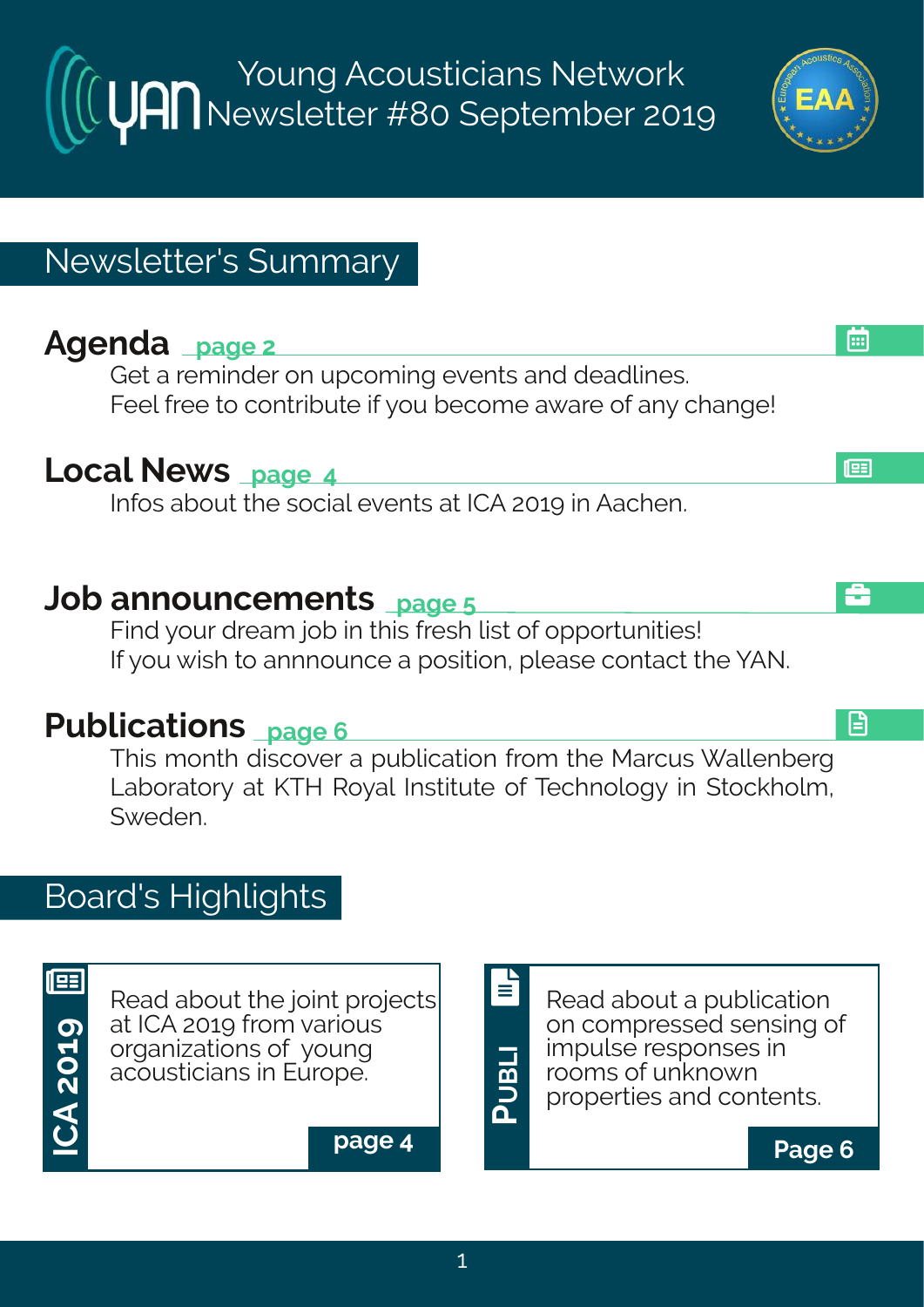### Yt gsq mk#zi r xw

#### $(i$ t xig fiv#56>

7;  $\frac{\cancel{x}}{2}$  #  $\frac{\cancel{x}}{2}$  #  $\frac{\cancel{x}}{2}$  #  $\frac{\cancel{x}}{2}$  #  $\frac{\cancel{x}}{2}$  #  $\cancel{x}$  #  $\cancel{x}$  +  $\cancel{x}$  +  $\cancel{x}$  +  $\cancel{x}$  +  $\cancel{x}$  +  $\cancel{x}$  +  $\cancel{x}$  +  $\cancel{x}$  +  $\cancel{x}$  +  $\cancel{x}$  +  $\cancel{x}$  +  $\cancel{x}$  +  $\cancel{x}$  +  $\cancel{x}$  +  $\cancel{x}$  +  $\cancel{x$  $L$ i vq er $\}$ 

### Taxsfiv#56>

6<sup>xl</sup>#2#T<sup>rh</sup># #Fgsywxi|#7575# #Xvehi#, Is{#;sv#Ssmwi2Hsrxvsp#erh#(syrh2#liwnknr3# I swg yrh#Livger}

 $69^{\text{d}}$ #246= $^{\text{d}}$ # #HRRW#756># #69xl#Ntxivrexmsrep# }qtswmyq#sr#Hsqtyxiv#Rywmg# Ryprinmygrinpinev} #W wi evgl 3R ewi mpi 1# wer gi

#### Sszigfiw#56>

 $=$ <sup>xi</sup> #2#67<sup>xi</sup> # # syrh# vnzir# i wnkr#gsywi 3#R moer #Axlep}

69<sup>xl</sup> #246: <sup>xl</sup> # #300HFG#756># #Kvirgl #lsyrk #Wl wievgl iww#l e}w3#Giwerl sr1#Kvergi

6> \*#2#76 \*# #Wit vshygih#syrh#756>##Hviexmk#Jrkekiq irx#m#syrh3#Gwnwsp1#Jrkperh

7:  $\frac{d}{dx}$  # # FFH#756># #Feglir#Fgsywomgw#Hsposuymyq 3Ffeglir # Livq er }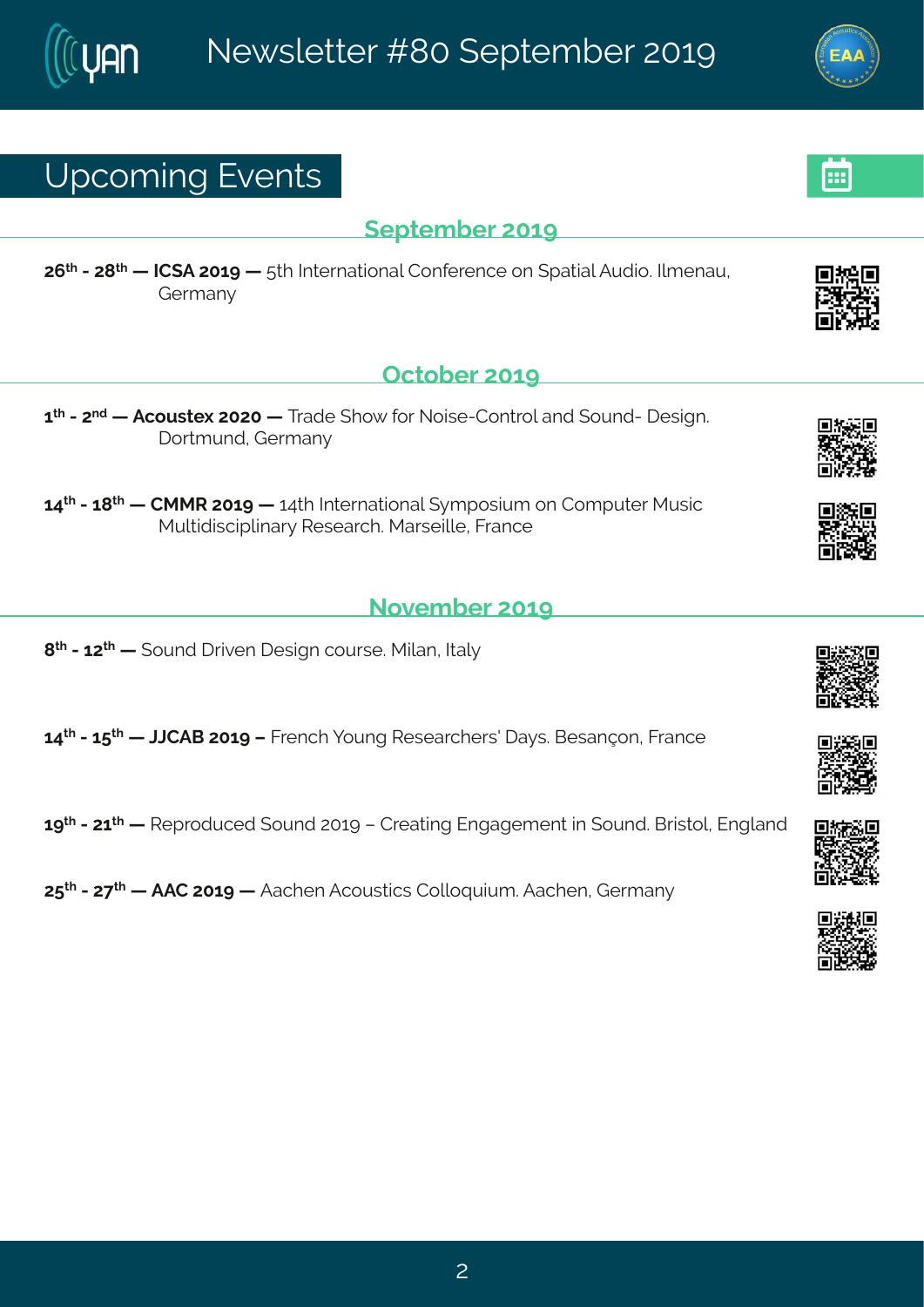# Yt gsq mk# i ehpni w

#### Taxsfiv#56>

 $\langle \times^{\mathcal{A}}$  # # syrh# voznir# i whkr#gsywi3AR mper#Axlep} I i ehpni #sw#i knowexmsr#

6<sup>w</sup># #DOHFG#756># #Kvirgl#tsyrk#Wiwievgliw#le}w&Giwerĺsr#Kvergi I i ehpni #sv#ef wwegx#wyf g mwnsr#

6: W# #COOHFG#756>##Kvirgl#tsyrk#Wlwievgliww#le}w&nGiwerlsr#Kwergi I i ehpni #sv#i knowexmsr

#### $Sszi$  a f i  $\sqrt{4756}$

6<sup>w</sup> # FLF#7575# #9; 3KDel viwwekyrk# äv#Foywwno33Merrsziv #Livqer} I i ehpni #sv#ef wwegx#wyf g mwnsr w

> # #RexKps{ #756># # Xvem m k# vgl ssp#erh# i wievgl # svowl st#sr#egsywwmgw#m#pm i h# hygxw # Q #Rerw#Kvergi # i ehpni #sv#efwwegx#wyf q mwnsrw

6:  $\frac{1}{4}$  #  $\frac{1}{4}$  RexKps{  $\frac{1}{4}$  56> $\frac{1}{4}$   $\frac{1}{2}$   $\frac{1}{2}$   $\frac{1}{2}$   $\frac{1}{2}$   $\frac{1}{2}$   $\frac{1}{2}$   $\frac{1}{2}$   $\frac{1}{2}$   $\frac{1}{2}$   $\frac{1}{2}$   $\frac{1}{2}$   $\frac{1}{2}$   $\frac{1}{2}$   $\frac{1}{2}$   $\frac{1}{2}$   $\frac{1}{2}$   $\frac{1$ hygxword #Rerw#Kwergi ## i ehpni #sw#i knowwexmar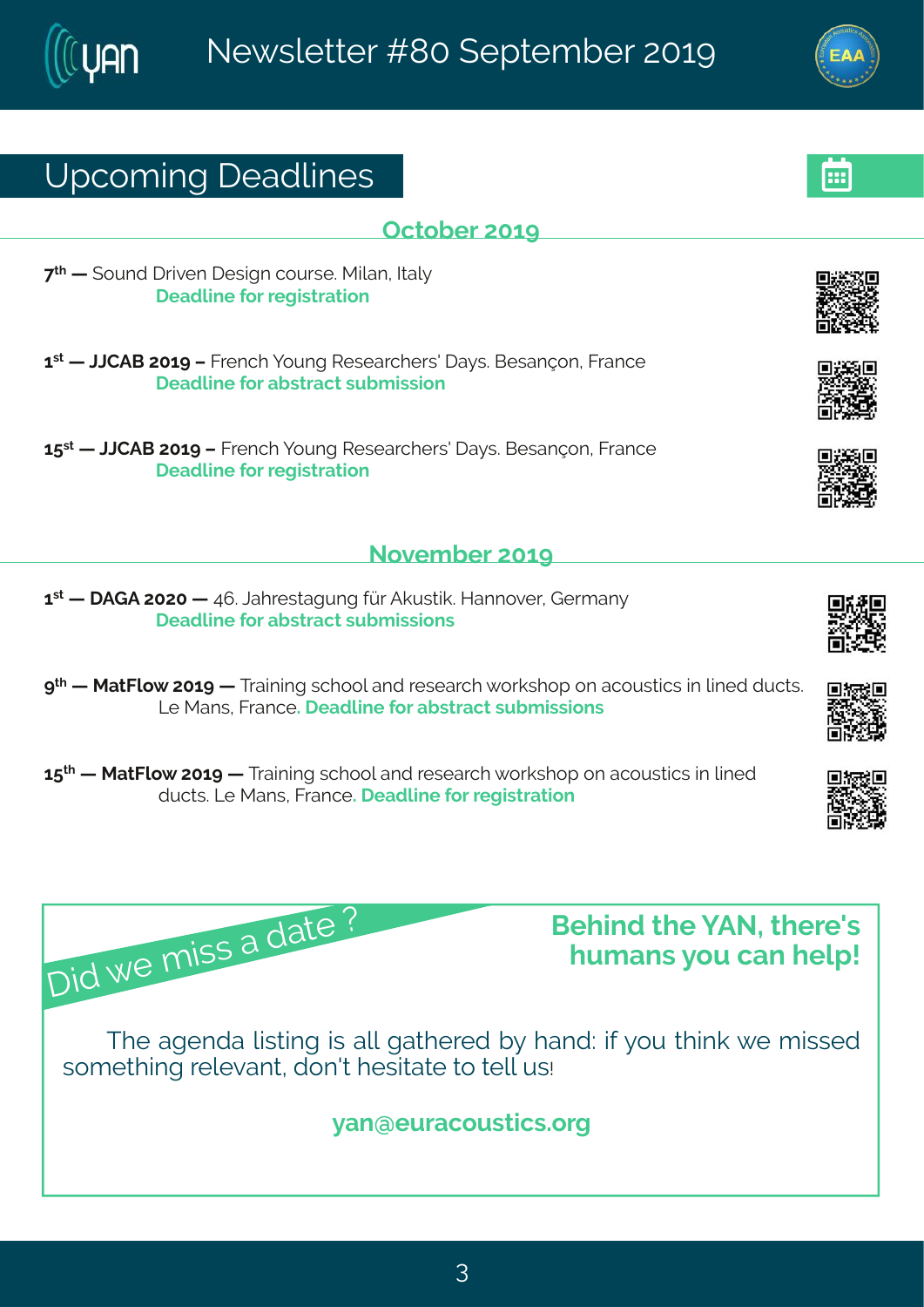



# Local News

#### **ICA 2019**

Last week one of the largest acoustics conference this year took place in Aachen, Germany: the International Congress on Acoustics (ICA 2019). With about 1600 delegates and 500 early-career and young researchers, this was the place to be for us and several of our partners, in Europe and worldwide. Since a few months, we have been working to set up different activities and events there to bring together young acousticians. This whole organisation was a joint project with the Early Career Special Interest Group from the UK Acoustics Network (UKAN SIG ECG) and other groups such as jungeDEGA (Germany), b-YAN (Belgium), YRAM (Young Researchers in Acoustic Metamaterials).

On monday afternoon, we held a session altogether to present the activities and opportunities all the groups have to offer, including as well information on the DENORMS COST Action, Acta Acustica united with Acustica and INGEACUS. This session was well attended, with about 80-100 people depending on the moment.

On monday again, we completed the presentation session with a time of ice breaking games co-organised mostly with jungeDEGA. Slow to start, this play time on the grass in front of the congress centre finally gathered about 40-50 people. The two proposed games allowed each of us to discuss and meet others, learning a bit more on our respective fields and interests.



Finally, on tuesday, the YAN and UKAN SIG ECG held another of the classical social events for young acoustician. It took place at Labyrinth and gathered more that 250 people, lasting from 20 till the bar closed.

We would thank both UKAN and the European Acoustics Association for making such events possible, fostering the development of the acoustic community in Europe and beyond. We thank also Karin and Elie, from the Institute for Technical Acoustics (RWTH Aachen) for their amazing support and the time they spend to organise all this with us!



### **YAN T-Shirts**

Some of you saw us in Aachen wearing a YAN t-shirt and apparently you loved it! We got so many positive comments and questions that we're now looking into finding a way to sell some to you guys… Eventually to fuel more events for you!



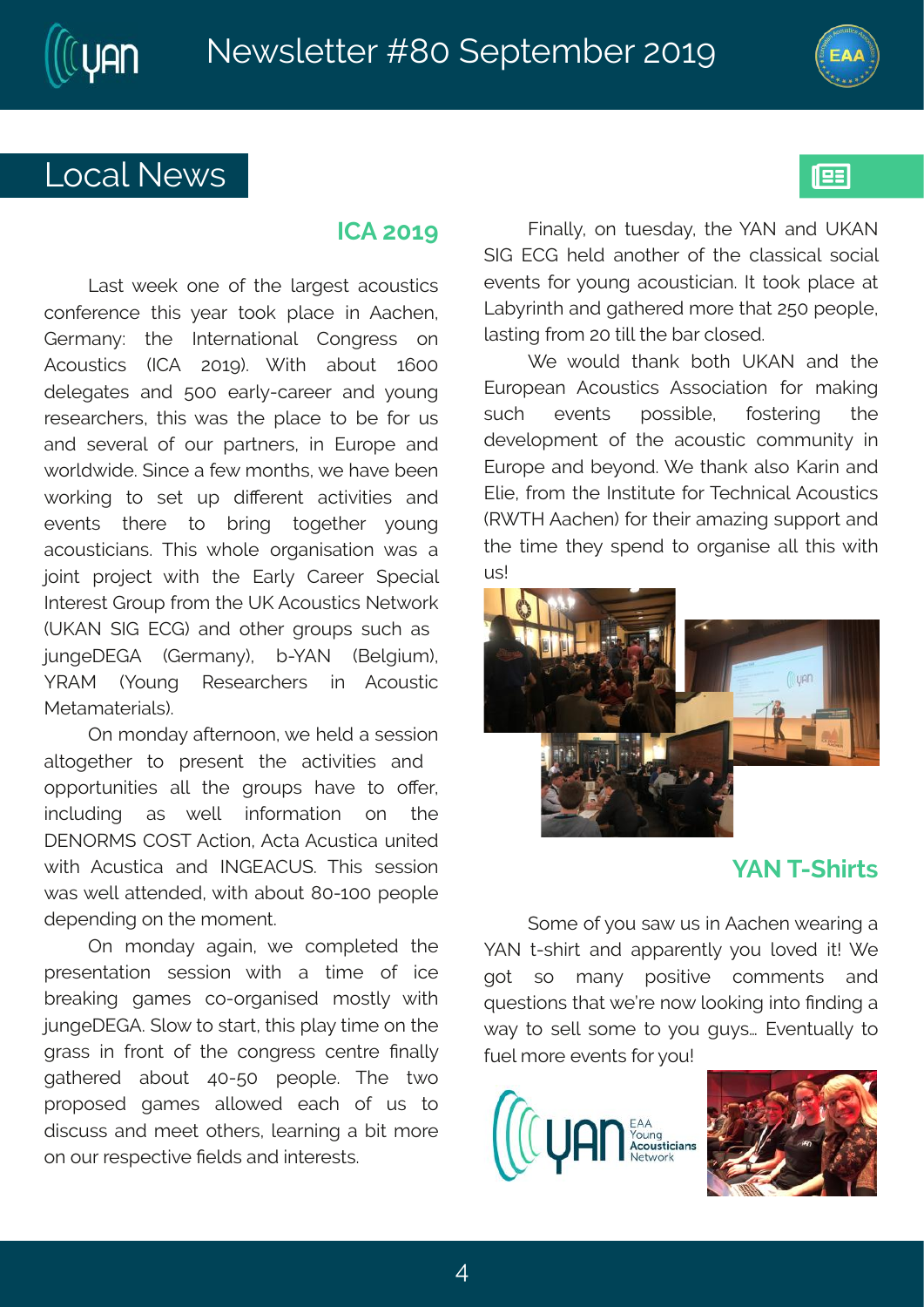### Osf#Frrsyrgiqirxw

#m#Yrhiv{exiv#Fgsywwmg1#Sexmsrep#UI}wmgep#Qefsvexsv}33Kihhmkxsr1# Yrmih#Pmkhsa 3

14Hpigirx4Fgsywmono&Csrhsr14Yrmah4Pmkhsg3

1PUFF asyword wangs her 14 Yrmih #Pmkhsq 3

#Fgsywwmgw#+#sre1#XST3#ir#Meek1#Sixlivperhw3

#m:#Fivsegsywwogw1#Yrmziwnx):#sj#X{irxi3#X{irxi1#Sixlivperhw3 Hps wink #hexi?  $\pi$  gxs f i  $\sqrt{46}$ : xl  $\pi/56$ 

#m#Fgsywnog#gexivmep#hiwnkar#gsgfmnnnk#viwsrerx#efwsvfiw#erh#gmos2 tivisvexmsrw3t#lmnhlszir#Yrmziwwn4;#si#Xiglrspsk}3#lmnhlszir#/ SixlivgerhwollHpswnnk#hexi?#itxigfiv#bxl#756>

#W+I#Jrkmiiv#Mspstpsx3#Givpm1#Livqer}3

#m#%,UNsnigx#lekriv#835#2#Nqgiwnzni#(syrh#Jrznwsrgirxw#erh#vlimw# Us xi r xnep #s v R y wrop#J t i v mir g i #er h #Hy p y vep # Jew monthe x s n % Bh www. x i #s j # Hsqqvrmoexnsrw#Xqlrspsk}14Qmfnrm=AYrmziwwn $\frac{1}{2}$ Merrsziw3AMerrsziw# Livqer} 3Hpswnnk#hexi?#(itxiqfiv#85xl#756>

#m#??XS#ZWFHJ#2#Zmxyep#Wiepno}#Fyhnsn#jsw#H}fiv#Urzmwsrqirxw##2# J (W6:#%HAN www.xyxi#sj#Hsqqyrmgexmsrw#Xiglrspsk}#Qimfrn=4#Yrmziwwnx}# Merrszi WaMerrszi V#Livger} 3Hpswnnk#hexi?#itxigfi V#85xl#756>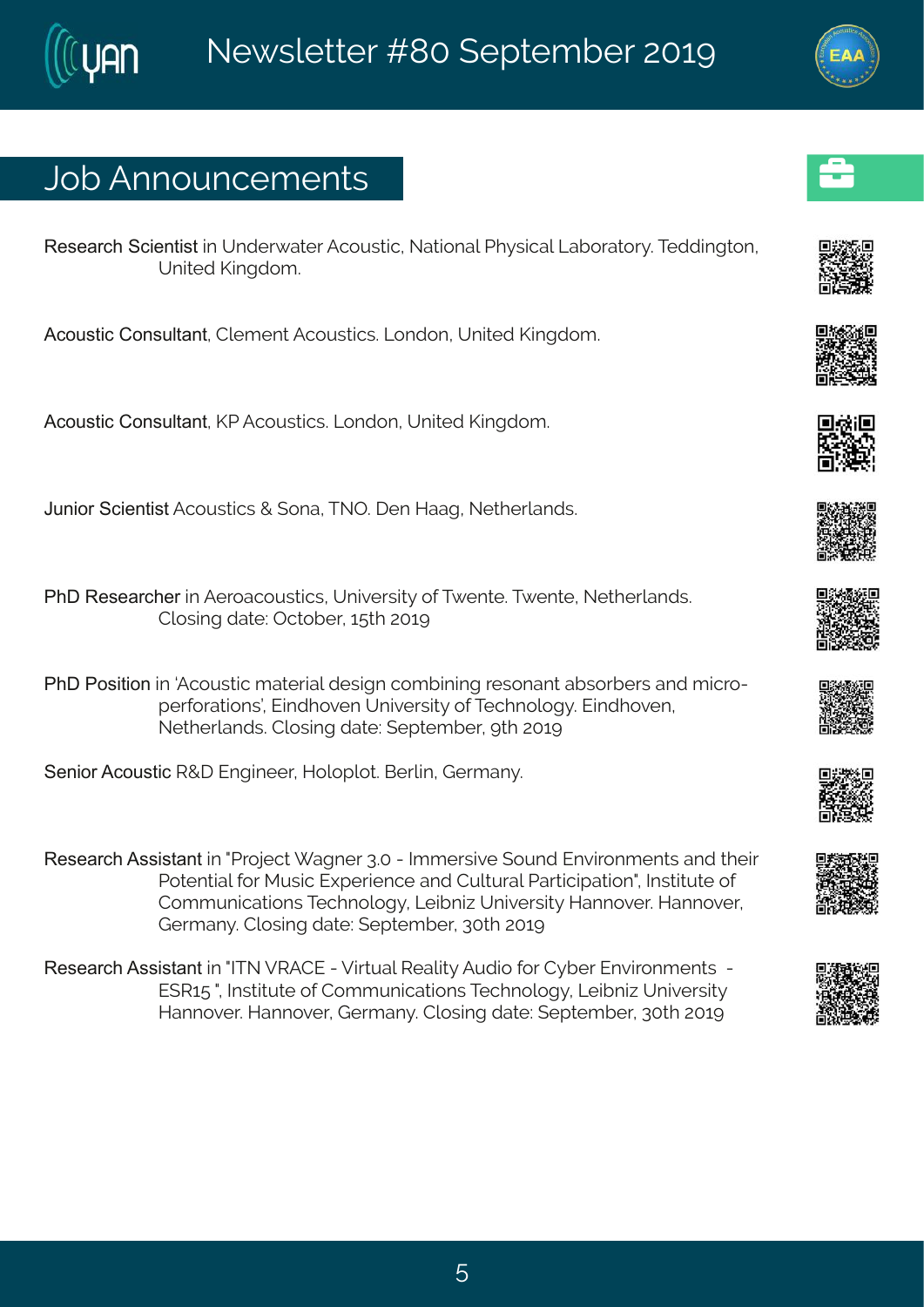# Publications **Publications**

UAN



### **Compressed sensing of impulse responses in rooms of unknown properties and contents**

This paper introduces a method to recover unmeasured room impulse responses (RIRs) in acoustical spaces with unknown properties and contents, by means of a compressed sensing methodology. Methods published in the existing literature have been validated in empty, convex rooms; a limited subset of the many, diverse acoustical spaces one can encounter. It results a challenge to represent such diverse wave phenomena with a sparse set of plane waves or equivalent sources, given the coupling between the sparsity of such representations and hypotheses regarding the properties of the acoustical space and its contents, far-field measurement distances, and other parameters. In contrast to this philosophy, the method introduced in this paper exploits the sparsity inherent to the mathematical structure of the wavefronts present in the RIRs, which without further hypotheses carry themselves all the information about the wave propagation in the room. In essence, the measured RIRs are instead represented with a sparse set of curved elementary functions of various sizes, propagation directions and times of arrival, which are linked with the various shapes and locations of the unknown scatterers and boundaries in the room.

The main contribution of this work is thus to enable the measurement of RIRs in more complex acoustical spaces, while keeping the number of microphones to a minimum with the use of compressed sensing. The method is formulated as a sparse optimization problem, and the solution is obtained with an iterative thresholding algorithm whose threshold value is determined from the measurements. An analysis of sensing coherence is included, and the performance of the method is experimentally evaluated with 1D microphone array measurements in two lecture rooms and one meeting room. For the sake of comparison, the RIRs are also linearly interpolated using a low-pass filter in the wavenumber-frequency domain. The experimental results demonstrate that the proposed method is superior than linear interpolation in all the cases investigated, motivating further development of the method to higher spatial dimensions. In terms of accuracy, the proposed method attains recovery errors in the same order of magnitude as those attained by methods in the literature, yet here the acoustical spaces have arbitrary contents and exhibit more complex geometries and boundary conditions.